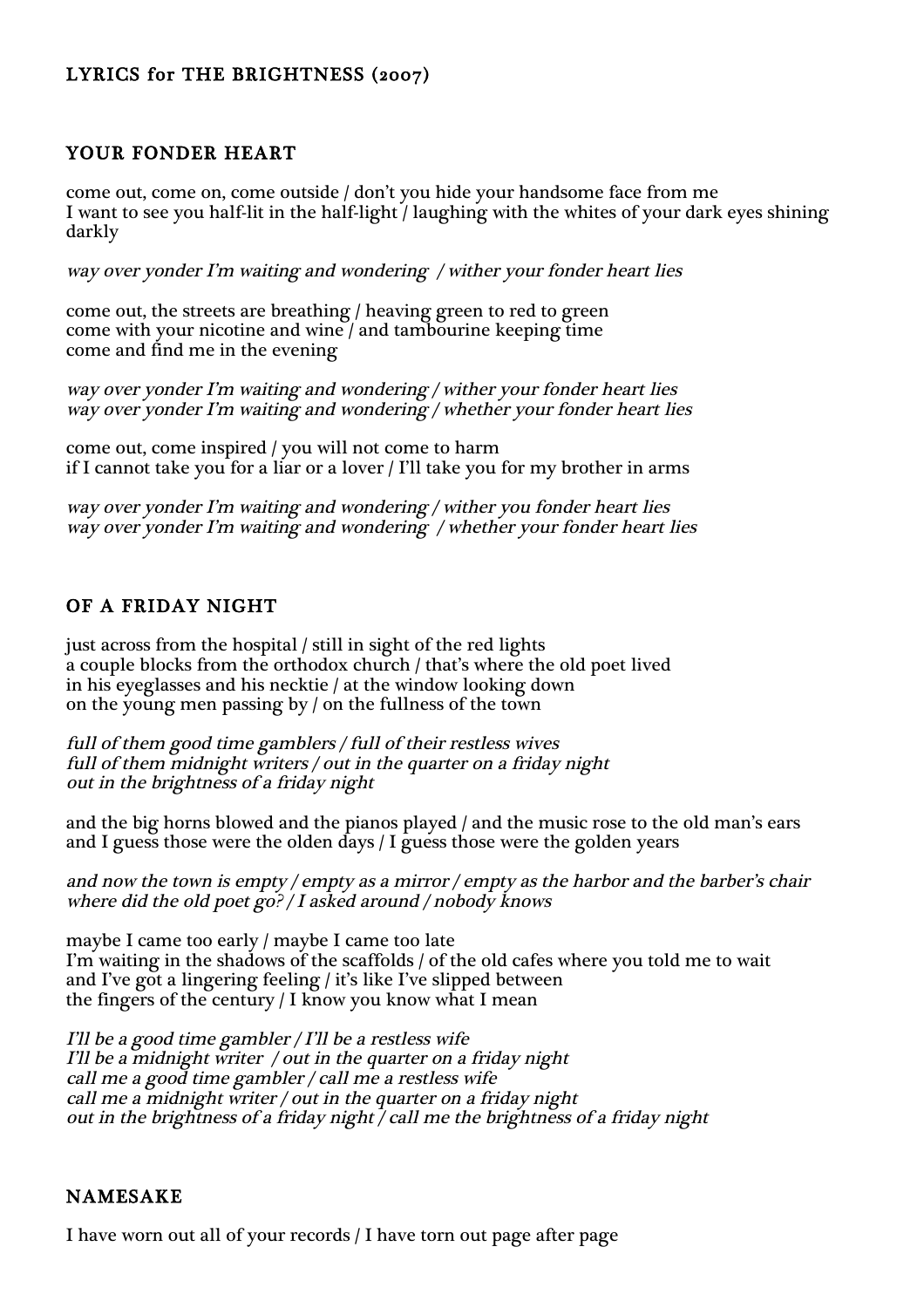I have lain with the shadows you threw / when you danced with the bright colored lights of the stage

hey and aren't you grateful? / hey and ain't you got fun? being so good at what you do / doing it right in front of everyone

everybody knows you / I want to know you!

how you roll like the rolling waters / you rise like the bright morning stars you go fast like the freight train going so fast / and I don't even know who you are but I would not disappoint you / if you let me kiss your mouth if you let me get to the bottom of you / if you let me find you out

everybody knows you / nobody knows you! everybody knows you / I want to know you!

o, but I, in the name of my namesake / am a beautiful fly on the wall of your four-chambered heart-break / a spy in the house of your love

# SHENANDOAH

lord have mercy on my mind / mercy on my memory I'm lying neath the same Virginia sky /where she lay beside me, biding time trying to abide me

every night when the night was long / she was clinging to me told me twice that her love was strong / stronger than the love in old love songs she was singing to me

o, Shenandoah / cross the rolling water o, Shenandoah / where's your restless daughter?

don't know what I gave them for / all my little lessons how you start the peas before the corn / how you start before the air is warm she was never listening

I could see it there in her sorry eyes / hear it in her breathing didn't come to me like some surprise / didn't even ask her why when she said I'm leaving

o, Shenandoah / cross the rolling water o, Shenandoah / where's your willful daughter?

I brought in the winter squash / I brought in the melon cortland, empire, macintosh / on the afternoon before the frost I could feel it coming

I can see her now in her flowery clothes / all those things I bought her trailing her perfume wherever she goes / cross the rolling water

Shenandoah / where's your reckless daughter? Shenandoah / mercy on your daughter

### **CHANGER**

if I can't keep it / at least let me call it by name that was called falling / this is called pain it's called love, what I'm losing / I know love is a stranger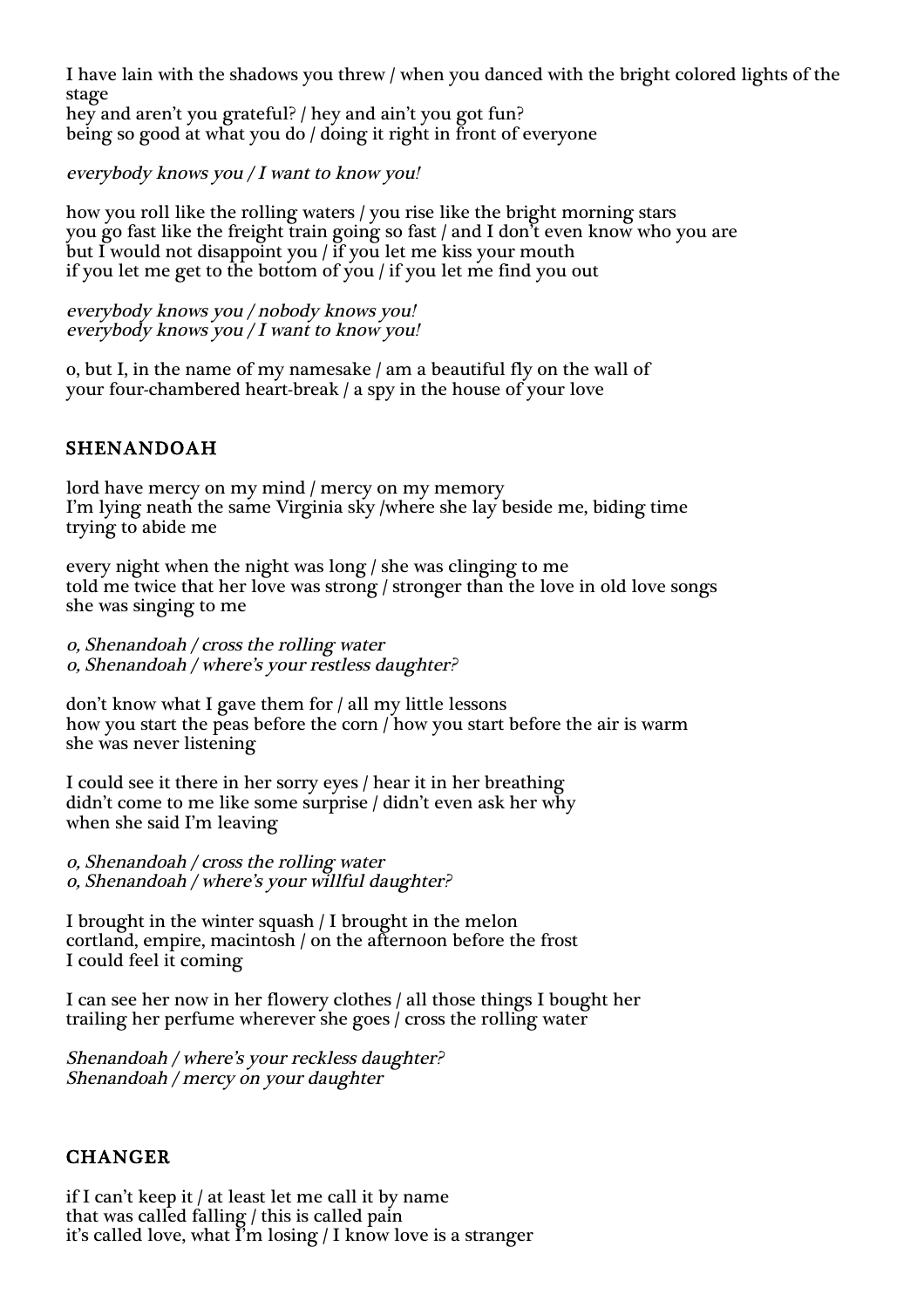I know that changes come / I know love is a changer

I'm gonna go quietly / you don't have to tell me to just let me lie a little longer / next to you I'm not trying to bother you / I'm just trying to breathe you in and then I will leave you there / where you are sleeping

but speaking of loving you, I do / I'm telling you stranger to stranger whatever changes come to you / I'm telling you changer to changer

out in the waking world / nobody understands exactly how light it is / exactly how free I am one minute I'm laughing / and the next one I'm lost I'm watching the birds fly by / I'm watching the highways cross

speaking of loving you, I do / I'm telling you stranger to stranger whatever changes come to you / I'm telling you changer to changer

if I can't keep it, at least let me call it by name

# SONG OF THE MAGI

when we came / we came through the cold we came bearing gifts of gold / and frankincense and myrrh and there were trumpets playing / there were angels looking down on a west bank town / and he so loved the world!

wore we then our warmest capes / wore we then our walking shoes opened wide the city gates / and let us through

a child is born / born in Bethlehem born in a cattle pen / a child is born on the killing floor and still he no crying makes / still as the air is he lying so prayerfully there / waiting for the war welcome home, my child / your home is a checkpoint now your home is a border town / welcome to the brawl life ain't fair, my child / put your hands in the air, my child slowly now, single file, now / up against the wall

wear we now our warmest coats / wear we now our walking shoes open wide the gates of hope / and let us through

when we came / we came through the cold we came bearing gifts of gold / and frankincense and myrrh and there were shepherds praying / there were lions laying down with the lambs in a west bank town / and he so loved the world!

# HOBO'S LULLABY

o go to sleep you weary hobo / lay back, lay back and close your eyes I know you've seen a lot of sorrow / I know you've heard a lot of lies

they said work hard and save your money / you were a worker all your life and in the end who got the honey / but the hand that robbed the hive? it's a hard bargain they drive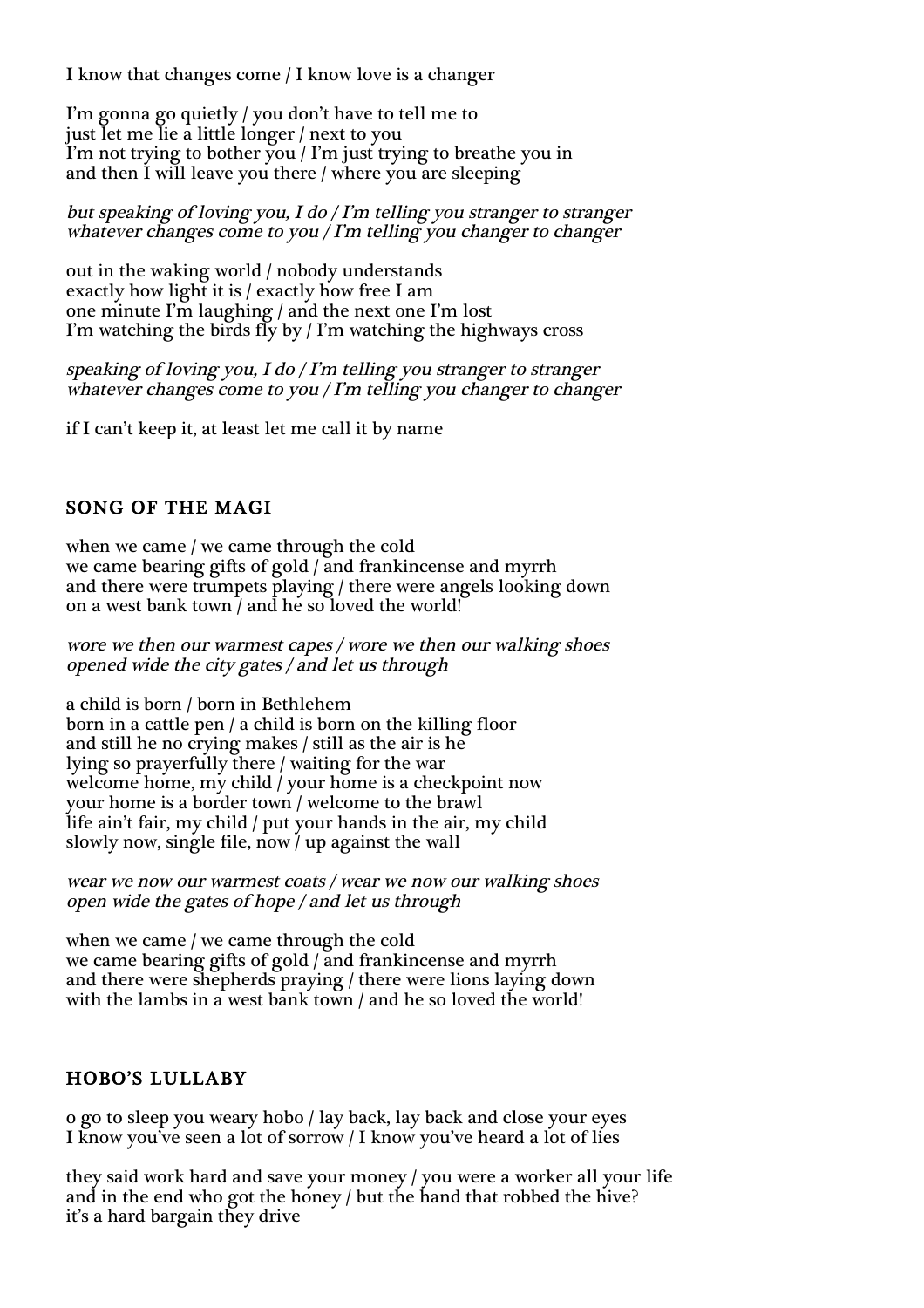goodbye, goodbye to main street / goodbye, company town who can say how far away / this wayward train is bound?

and though the hounds come round your doorway / and though the viper's at your heel you can dream your rags to riches / on a stitch of gleaming steel on a shining reel-to-reel

goodbye, goodbye to state street / goodbye, capitol grounds and who can say how far away / this wayward train is bound?

o go to sleep you weary hobo / lay back, lay back and close your eyes I know you've seen a lot of sorrow / I know you've heard a lot of lies

## SANTA FE DREAM

if it should happen / if you should wake in the night there in the city of faith / where your true love lies asleep like a baby / with her hands at her head and the moon in your window / sheds her light on the bed

if it should happen / if you should rise alone and go sit staring in the shadows / of all that you own there's a cloth on the table / there's a cable bill you're too old to keep moving / you're too young to keep still

and all the while the rambling stars / all the while the roving moon all the while the railroad cars / keep passing by / passing by you

if it should happen / if you should turn to see the way that moon sheds her light / on your love where she sleeps go lay down beside her / and wonder again that such a small window / lets so much light in

### OLD-FASHIONED HAT

summer went the way of spring / winter's waiting in the wings and we haven't saved anything / but that's alright 'cause we already paid the rent / there's still some money we haven't spent go put on something different / we're going out tonight

I have loved you for so long / even when I could only do you wrong go see if they have our song / on the jukebox over there

a dollar gets you seven plays / I watch you through a smoky haze a secret smile on your face / I'm sorry if I stare

but you look like a stranger / in that old-fashioned hat I've got a pocketful of change / and I don't wanna go home yet

clearly I remember when / I used to scratch my poems on the backs of other lovers in / the darkness of my mind back before I made my home / in the marrow of your bones now I know your figure like my own / even from behind

but you look like a stranger / in that old-fashioned hat and I've got a pocketful of change / and I don't wanna go home yet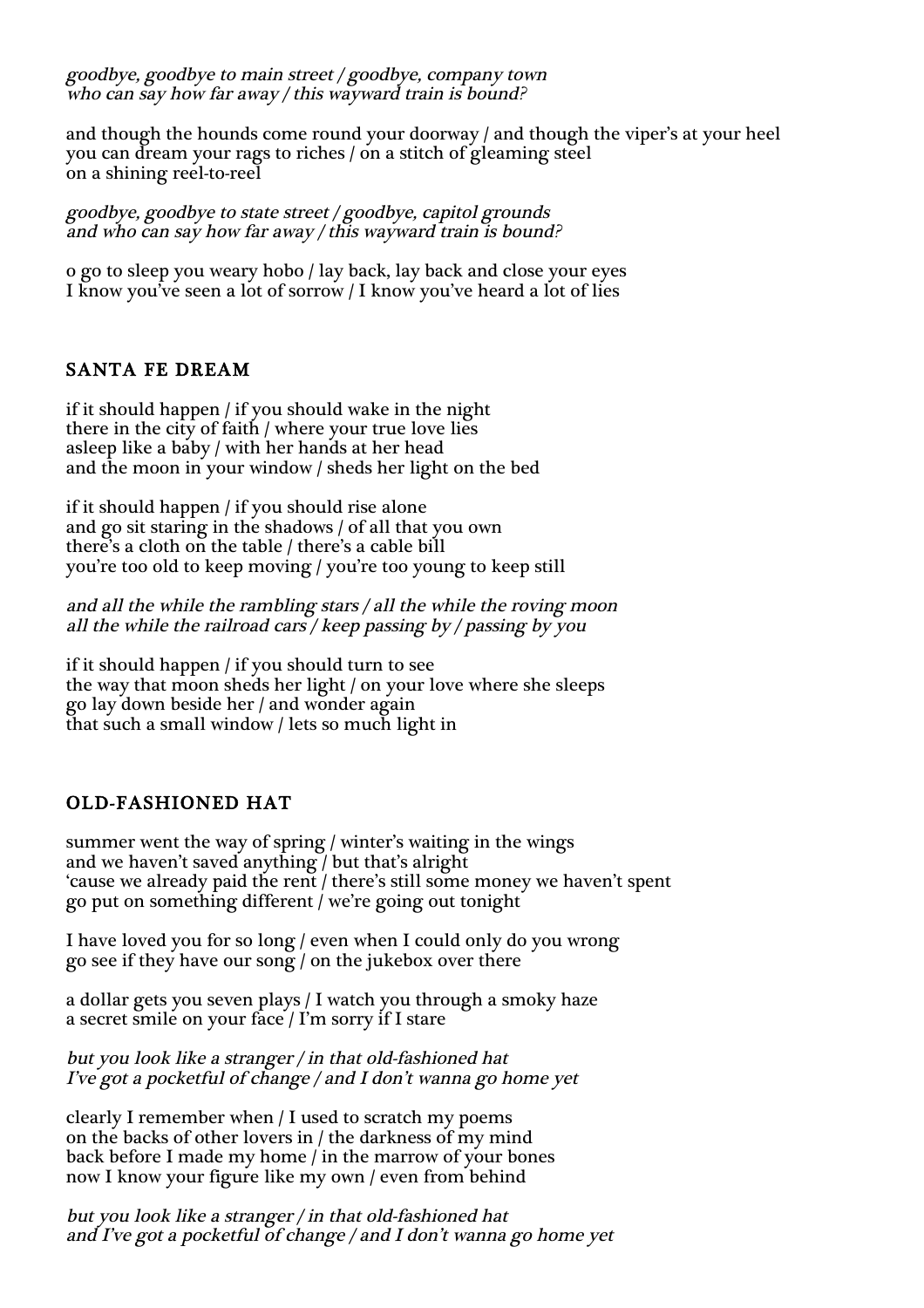hey and we'll be married soon / we'll be dancing to this very tune then we'll have a honeymoon / then we'll start to fight bring the tonic and the gin / say what was your name again? stick another quarter in  $\overline{\phantom{a}}$  stay with me tonight

you look like a stranger / in that old-fashioned hat and I've got a pocketful of change / and I don't wanna go home yet

## HADES & PERSPEHONE (from HADESTOWN ~ "HOW LONG?")

PERSEPHONE

Hades, my husband, Hades, my light Hades, my darkness if you had heard how he sang tonight you'd pity poor Orpheus!

all of his sorrow won't fit in his chest it just burns like a fire in the pit of his chest and his heart is a bird on a spit in his chest how long, how long, how long?

### HADES

how long? just as long as Hades is king nothing comes of wishing on stars nothing comes of the songs people sing however sorry they are

give them a piece and they'll take it all show them the crack and they'll tear down the wall lend them an ear and the kingdom will fall the kingdom will fall for a song

#### PERSEPHONE

what does he care for the logic of kings? the laws of your underworld? it is only for love that he sings! he sings for the love of a girl

#### **HADES**

you and your pity don't fit in my bed you just burn like a fire in the pit of my bed and I turn like a bird on a spit in my bed how long, how long, how long?

#### PERSEPHONE

how long? Just as long as I am your wife it's true the earth must die but then the earth comes back to life and the sun just goes on rising

#### BOTH

and how does the sun even fit in the sky? it just burns like a fire in the pit of the sky and the earth is a bird on a spit in the sky how long, how long, how long?